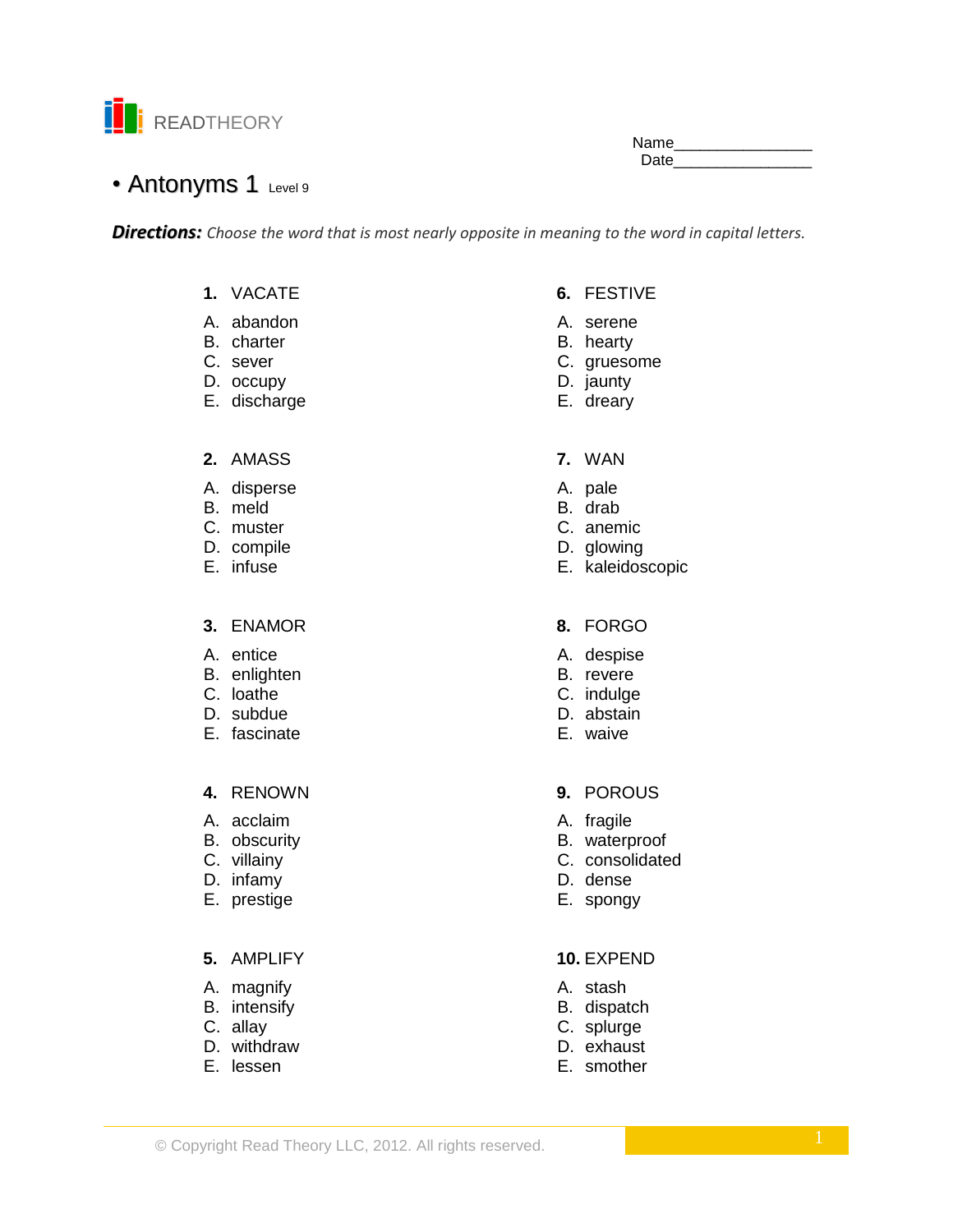### **Answers and Explanations**

1) **D**

The word *vacate* means to leave a place that was previously occupied. When you check out of a hotel room, you vacate it. The opposite of vacate is to fill or stay in a space. Because *occupy* means to reside, take over, or fill, choice **(D)** is correct.

**(A)** is incorrect because *abandon* means to leave empty or uninhabited. This is synonymous with *vacate*, not the opposite of it.

**(B)** is incorrect because *charter* means to reserve for private use. This is not the opposite of *vacate*.

**(C)** is incorrect because *sever* means to put an end to or divide by cutting. This is not the opposite of *vacate*.

**(E)** is incorrect because *discharge* means to dismiss someone from duty. This is not the opposite of *vacate*.

#### **2) A**

The word *amass* means to gather together or accumulate over time. For instance, a stamp collector would amass postage stamps. The opposite of amass is to divide or donate. Because *disperse* means to distribute or spread, choice **(A)** is correct.

**(B)** is incorrect because *meld* means to blend or combine. This is not the opposite of *amass*.

**(C)** is incorrect because *muster* means to collect or assemble. This is synonymous with *amass*, not the opposite of it.

**(D)** is incorrect because *compile* means to collect in order to produce something. This is practically synonymous with *amass*, not the opposite of it.

**(E)** is incorrect because *infuse* means to fill, soak, or pervade. This is not the opposite of *amass*.

#### 3) **C**

The word *enamor* means to be filled with love for something or someone. Someone might be enamored of a certain city if he or she were infatuated with the city or simply loved being there. The opposite of enamor is to not love. Because *loathe*  means to feel intense dislike for, choice **(C)** is correct.

**(A)** is incorrect because *entice* means to captivate or attract. This is not the opposite of *enamor*.

**(B)** is incorrect because *enlighten* means to give greater knowledge. This is not the opposite of *enamor*.

**(D)** is incorrect because *subdue* means to bring under control. This is not the opposite of *enamor*.

**(E)** is incorrect because *fascinate* means to captivate or draw intense attention. This is not the opposite of *enamor*.

#### 4) **B**

The word *renown* means fame or being known. A movie star would have great renown. The opposite of renown is being unknown. Because *obscurity* is the state of being unknown or unimportant, choice **(B)** is correct.

**(A)** is incorrect because *acclaim* is enthusiastic public praise. This is not the opposite of *renown*.

**(C)** is incorrect because *villainy* is criminal behavior. This is not the opposite of *renown*, since a criminal could be very well known.

**(D)** is incorrect because *infamy* is the state of being well known for something bad. This is not the opposite of *renown*, since both words mean being well known.

**(E)** is incorrect because *prestige* is widespread respect and admiration for someone. This is not the opposite of *renown*.

#### 5) **E**

The word *amplify* means to increase in size or effect. If one turns up the volume on a stereo, he or she is amplifying it. The opposite of amplify is to decrease in size or effect. Because *lessen* means to decrease, choice **(E)** is correct.

**(A)** is incorrect because *magnify* means to make something appear larger than it actually is. This is not the opposite of *amplify*.

**(B)** is incorrect because *intensify* means to increase in degree or strength. This is practically synonymous with *amplify*, not the opposite of it.

**(C)** is incorrect because *withdraw* means to take back or remove. This is not the opposite of *amplify*, since it does not necessarily refer to a decrease in size or effect.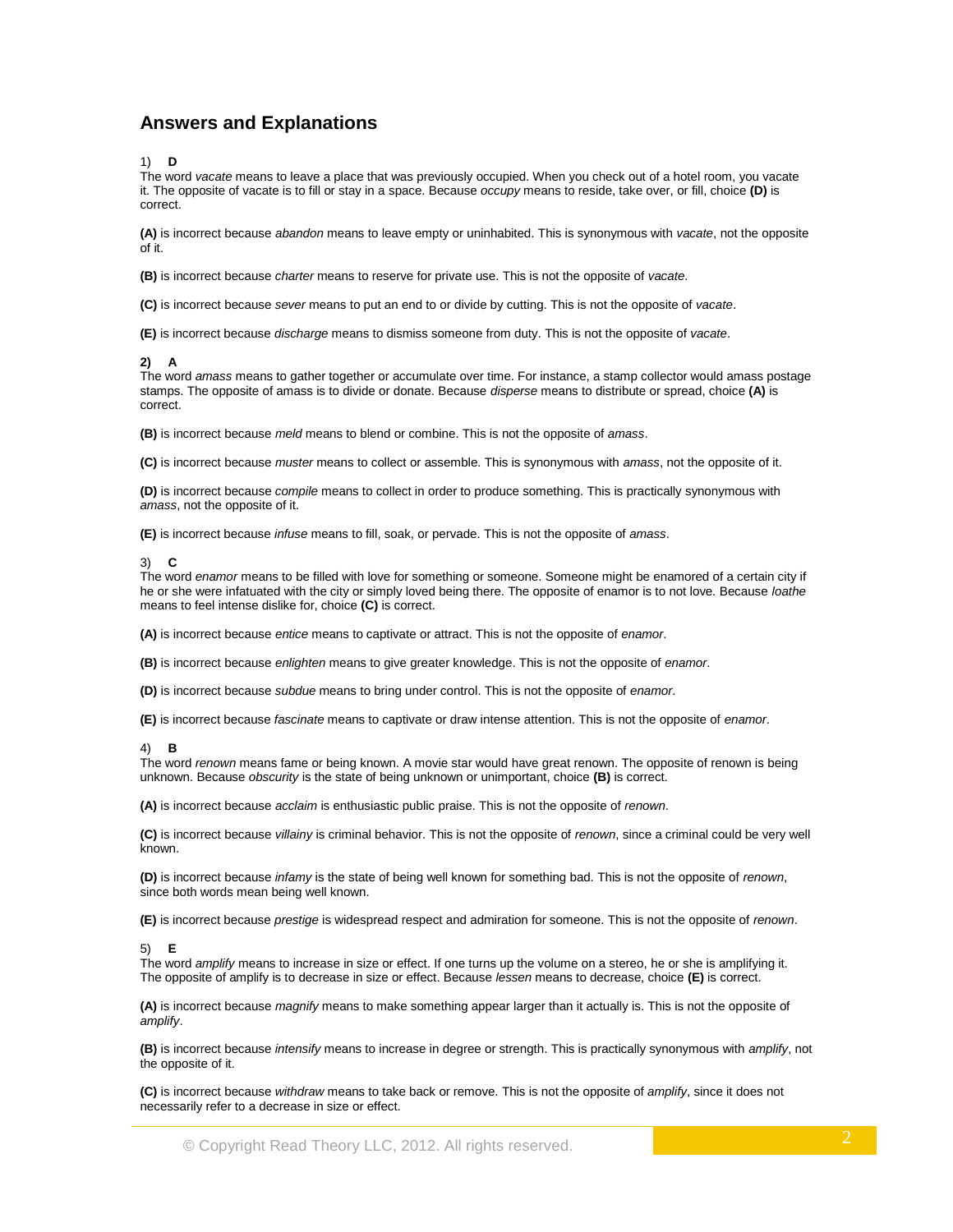**(D)** is incorrect because *petrify* means to scare someone so much that he or she is unable to move. This is not the opposite of *amplify*.

6) **E**

The word *festive* means cheerful or celebratory. A fun party would have a festive atmosphere. The opposite of festive is not cheerful. Because *dreary* means depressing or lifeless, choice **(E)** is correct.

**(A)** is incorrect because *serene* means calm or peaceful. This is not the opposite of *festive*.

**(B)** is incorrect because *hearty* means vigorous and cheerful. This is practically synonymous with *festive*, not the opposite of it.

**(C)** is incorrect because *gruesome* means causing repulsion or horror. This is not the opposite of *festive*, because it is too extreme in meaning.

**(D)** is incorrect because *jaunty* means having a lively and cheerful manner. This is practically synonymous with *festive*, not the opposite of it.

#### 7) **D**

The word *wan* means pale and weak. A sickly individual would likely appear wan. The opposite of wan is flush and healthy. Because *glowing* means showing the radiance of health, choice **(D)** is correct.

**(A)** is incorrect because *pale* means muted in color. This is synonymous with *wan*, not the opposite of it.

**(B)** is incorrect because *drab* means dull or cheerless. This is not the opposite of *wan*.

**(C)** is incorrect because *anemic* means lacking power or colorfulness. This is synonymous with *wan*, not the opposite of it.

**(E)** is incorrect because *kaleidoscopic* means multicolored or having complex patterns of color. This is not the opposite of *wan*, since being pale is not the opposite of being multicolored.

#### 8) **C**

The word *forgo* means to omit or decline to take. If one skips breakfast, he or she is forgoing a morning meal. The opposite of forgo is to choose to take. Because *indulge* means to allow oneself to enjoy the pleasure of, choice **(C)** is correct.

**(A)** is incorrect because *despise* means to hate or loathe. This is not the opposite of *forgo*.

**(B)** is incorrect because *revere* means to admire or feel deep respect. This is not the opposite of *forgo*.

**(D)** is incorrect because *abstain* means to restrain oneself from taking or doing something. This is practically synonymous with *forgo*, not the opposite of it.

**(E)** is incorrect because *waive* means to refrain from using. This is synonymous with *forgo*, not the opposite of it.

#### 9) **B**

The word *porous* means having holes through which liquid or air may pass. For example, sponges are porous. The opposite of porous is impervious or lacking in holes for air or water. Because *waterproof* means impervious to water, choice **(B)** is correct.

**(A)** is incorrect because *fragile* means breakable or not stable. This is not the opposite of *porous*.

**(C)** is incorrect because *consolidated* means stronger or more solid. This is not the opposite of *porous*, since being porous and being weak are not synonymous.

**(D)** is incorrect because *dense* means closely compacted in substance. This is not the opposite of *porous*.

**(E)** is incorrect because *spongy* means having an open, porous structure. This is synonymous with *porous*, not the opposite of it.

#### 10) **A**

The word *expend* means to spend or use up. When you exercise, you expend energy. The opposite of expend is to save up or store. Because *stash* means to store safely in a specified place, choice **(A)** is correct.

**(B)** is incorrect because *dispatch* means to send off to a destination for a purpose. This is not the opposite of any word, including *expend*.

**(C)** is incorrect because *splurge* means to spend money freely or extravagantly. This is not the opposite of *expend*.